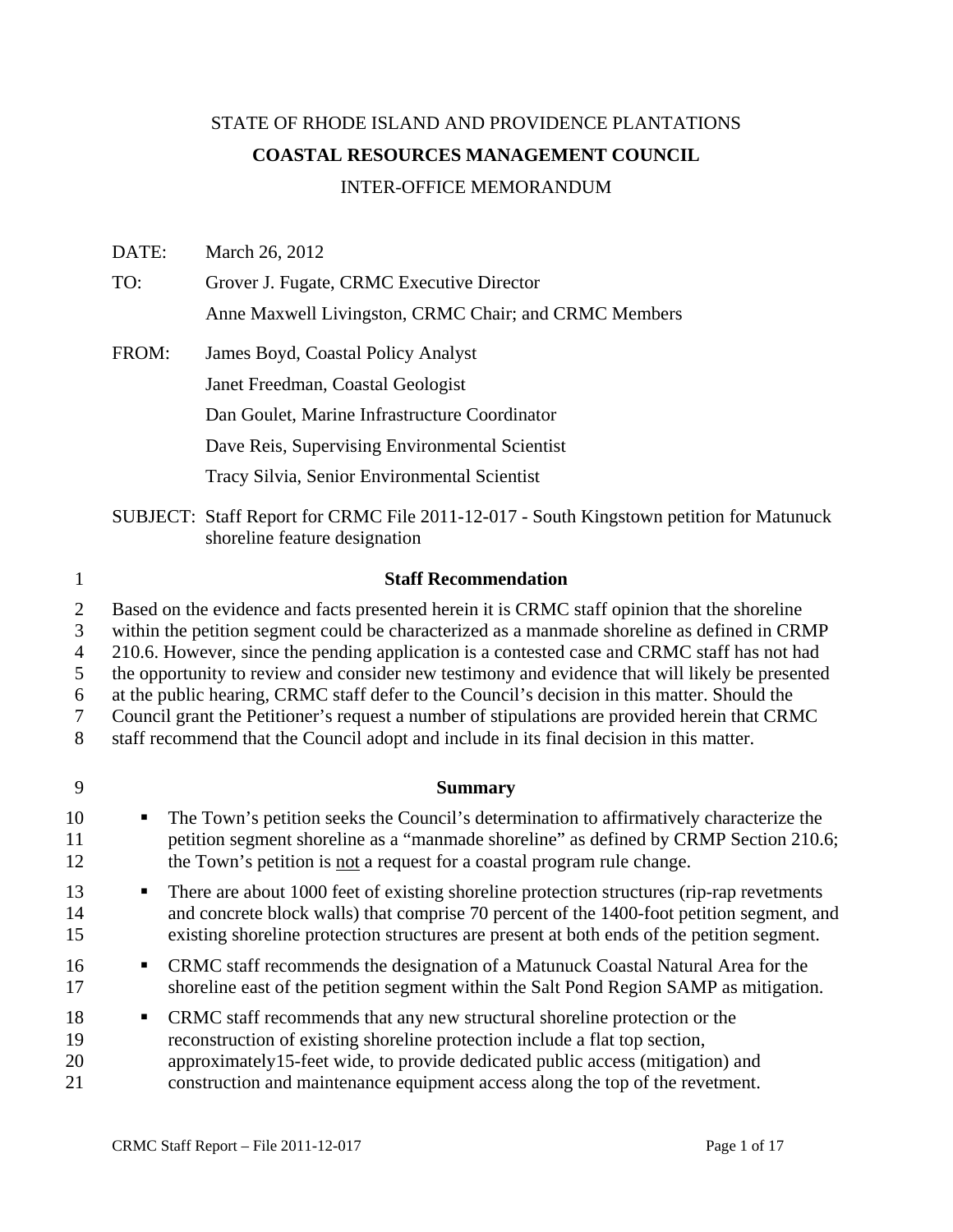- 1 Any new proposed shoreline protection structure, if approved by the Council in a future 2 application, will be logistically challenging and very costly to construct due to the 3 configuration of existing buildings and the current site conditions that will dictate design 4 requirements including U.S. Army Corps of Engineers and CRMC design standards.
- 5

6 The CRMC has been aware of the erosion problem at Matunuck for well over two decades and 7 has continuously advocated for beach replenishment as a method to address the erosion. From a 8 coastal policy perspective, beach replenishment is the best solution for restoring beachfronts as 9 demonstrated by the recent Charlestown Town beach project and at other locations in Rhode 10 Island and elsewhere. Various attempts primarily consisting of "soft" and temporary techniques 11 have been applied by Matunuck property owners to the erosion problem there. However, as 12 described in this report, there has been significant coastal policy, environmental, public 13 perception and construction issues associated with implementing a "permanent" solution that 14 appropriately balances all of these issues. Of primary concern is the public's rightful perception 15 that the permanent hardening of the shoreline will result in the loss of coastal beach and the 16 public access along with many recreational opportunities currently provided by the Matunuck 17 shoreline. Second, the affected area is located on a highly exposed shoreline with very limited 18 access for both the construction and maintenance of a hardened shoreline. Third, there is no 19 practical structural solution that will protect the affected shoreline from major coastal storms, 20 hurricanes and sea level rise. Even the massive scope of the single, unified revetment structure 21 discussed herein will not protect the shoreline from a major hurricane nor will it preserve 22 Matunuck Beach Road as an evacuation route during a major storm. In addition, the unified and 23 continuous single structure approach recommended by CRMC staff will likely face objections by 24 the affected landowners based on cost, construction logistics and the necessary maintenance 25 responsibilities. Thus, CRMC staff conclude that there has never been nor will there ever be a 26 "perfect" solution that satisfies all the concerns of all the affected parties. This includes the Town 27 of South Kingstown, local property owners, environmental advocacy groups and the public in 28 general. The implementation of the long-term solution discussed herein will require compromise 29 on behalf of all affected and interested parties and it remains to be seen if the necessary 30 compromise can be achieved.

# 31 **Staff Report**

32 The Town of South Kingstown filed a petition with the Coastal Resources Management Council 33 on December 12, 2011 requesting the CRMC to designate a portion of the Matunuck shoreline as

- 34 Manmade Shorelines (defined in CRMP Section 210.6) between and inclusive of parcels 92-2:46
- through 92-3:9, as shown on the Town's exhibit in **Figure 1** below. The 1400-foot<sup>1</sup> shoreline
- 36 segment along Matunuck Beach Road as identified above is herein referred to as the "petition
- 37 segment." Such a designation, if approved by the Council, would allow the installation of new
- 38 structural shoreline protection facilities for the affected parcels provided the property owners 39 apply for and receive a CRMC Assent. Currently the installation of new structural shoreline
- 40 protection facilities is prohibited along this shoreline pursuant to the Coastal Resources
- 41 Management Program (CRMP). However, existing authorized shoreline protection structures,
- 42 including those within the petition segment, can be maintained with application to the CRMC in
- 43 accordance with CRMP 300.14 Maintenance of Structures.

 $\overline{a}$ <sup>1</sup> The Town states in its petition that the shoreline segment is 1272 linear feet, but upon CRMC staff review it was determined that the petition segment is approximately 1400 linear feet.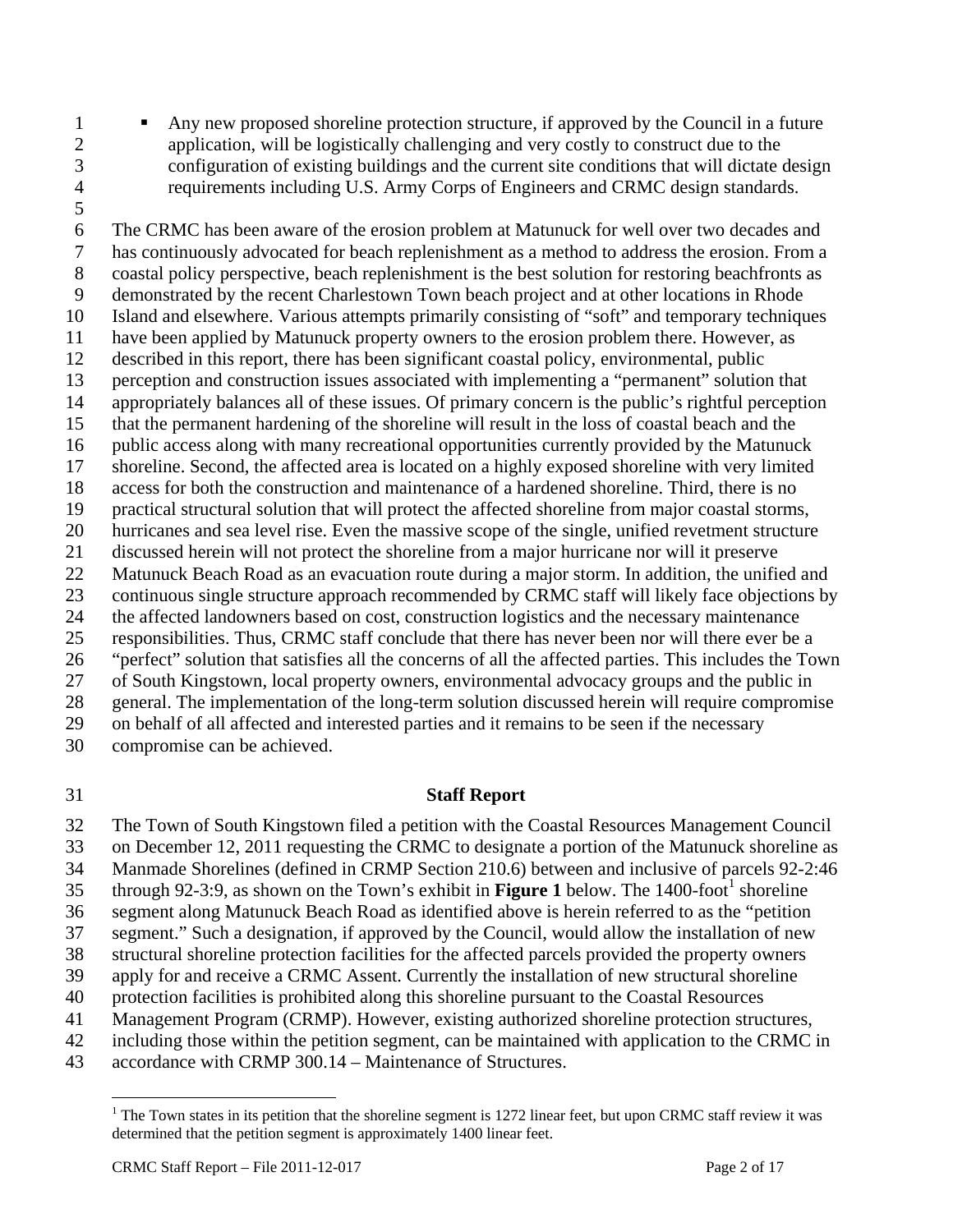**Figure 1**. – Town of South Kingstown exhibit submitted as part of its petition filed with the CRMC 



CRMC Staff Report – File 2011-12-017 Page 3 of 17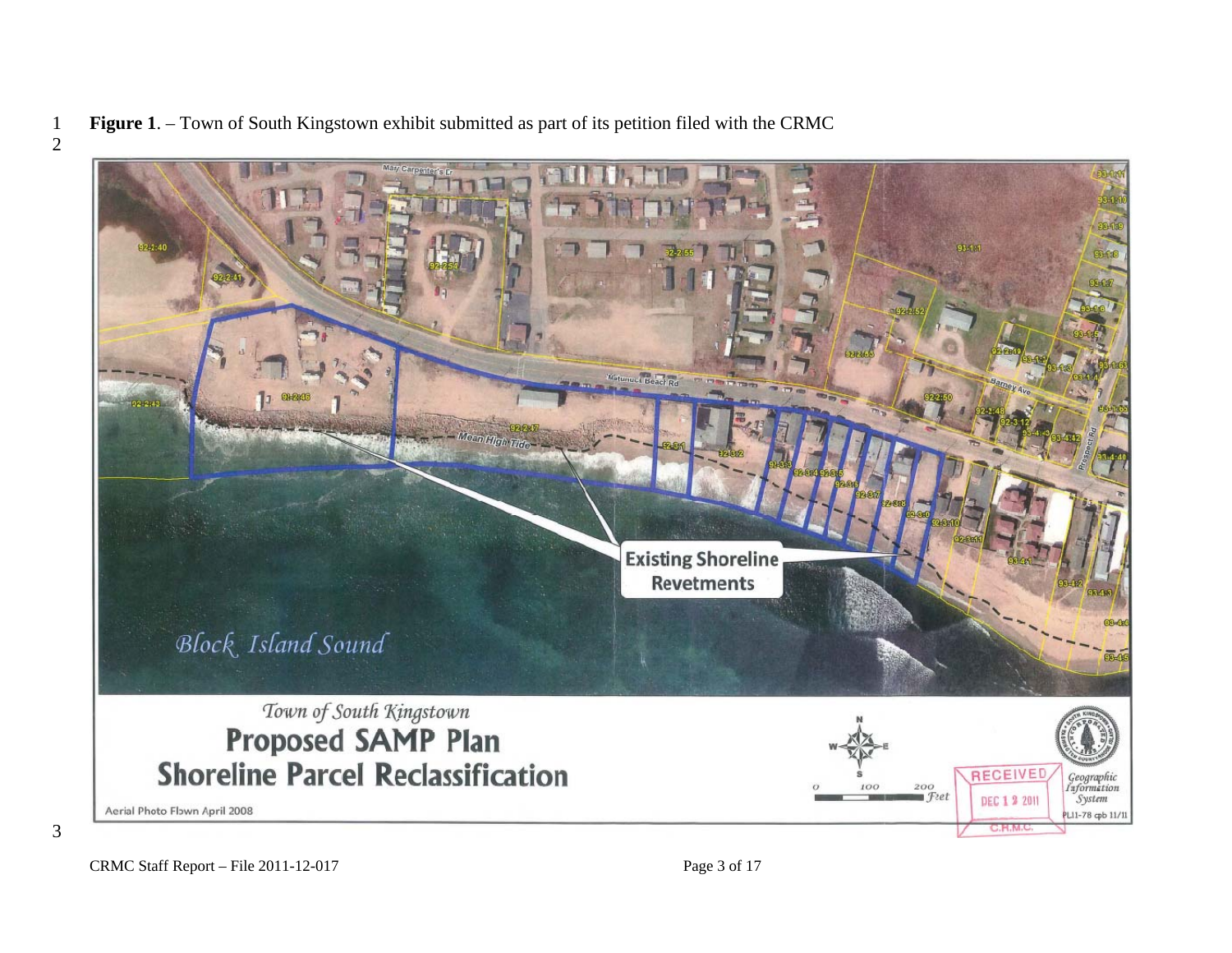1 In consideration of the facts in this matter as well as the experience of CRMC staff in the review 2 of applications along the entire Rhode Island south shore, we want to make clear that there is a 3 very significant distinction between characterizing manmade shorelines on headlands as opposed 4 to barriers. Although about 15% of the south shore from Watch Hill to Point Judith is currently 5 armored with various types of shoreline structures, most of the armoring is concentrated along 6 the headland areas. Coastal headlands, as defined in CRMP 210.4, are generally elevated land 7 forms ranging from low bluffs of easily erodible sediment, or in glacial till, to bedrock cliffs. 8 Generally the headland areas along the south shore are relatively well developed with residential 9 and in some cases commercial structures and contain more public utilities and infrastructure than 10 are typically found on barriers. On the other hand, barriers, as defined in CRMP Section 210.2, 11 are relatively thin ribbons of shoreline separating the ocean from coastal ponds. They consist of 12 multiple shoreline features including beaches, dunes and coastal wetlands and are composed of 13 sand deposits that are constantly shifting as a result of storm impacts and wind. Since the 14 formation of the barriers about 6000 years ago, barriers have been retreating landward as sea

- 15 levels have steadily risen.
- 16

17 The barriers along the south shore are high hazard areas that are particularly susceptible to

18 frontal erosion and overwash during storms. Due to the dynamic nature of barriers, they are

19 unsafe places to build upon. In addition, they provide protection from the brunt of storm surge

20 and wave energy for the many homes and other development on the northern sides of the salt

21 ponds. Barriers are important coastal habitat and also serve to protect the fragile coastal ponds

- 22 and associated ecosystems that are found along the south shore.
- 23

24 Barriers are formed from sediment that is carried by waves and currents. As such, they are 25 important sediment sources for the beaches that front the barriers and the headlands. Shoreline

26 structures impound the sediment found in dunes and coastal bluffs that would normally erode 27 during storms. Once a shoreline protection structure is installed the natural sediment transport

28 processes are curtailed at that location, thus diminishing the sediment supply to neighboring

29 beaches. This leads to sediment starved coastal beaches.

30

31 CRMC staff would not recommend characterizing any shoreline segments along barriers as

32 manmade shorelines to facilitate the installation of new shoreline protection structures. In some

33 cases, however, CRMC staff may support the characterization of some headland areas as a

34 manmade shoreline provided sufficient and convincing facts supported such a characterization

35 consistent with CRMP 210.6.

36

37 In arguing the procedural aspects of the Town's petition, one Objector raises the point that "any 38 designation change has to go through the Council's regular rule-change process." We do not

39 believe this is the case, as the Council has previously approved applications where CRMC staff

40 evaluated individual locations as part of the application review process and determined that they

41 fit the definition of a manmade shoreline bordering Type 1 waters. These applications for

- 42 proposed structural shoreline protection facilities were processed as Category B applications,
- 43 which entail a 30-day public notice and a public hearing before the Council. Furthermore, the
- 44 Town's petition does not seek to modify any existing rule of the Council or a modification of any
- 45 definitions as used in the Coastal Resources Management Program. Rather, the Town's petition
- 46 is a formal request of the Council to determine whether a specific shoreline segment in
- 47 Matunuck can be characterized as a manmade shoreline as defined in CRMP Section 210.6.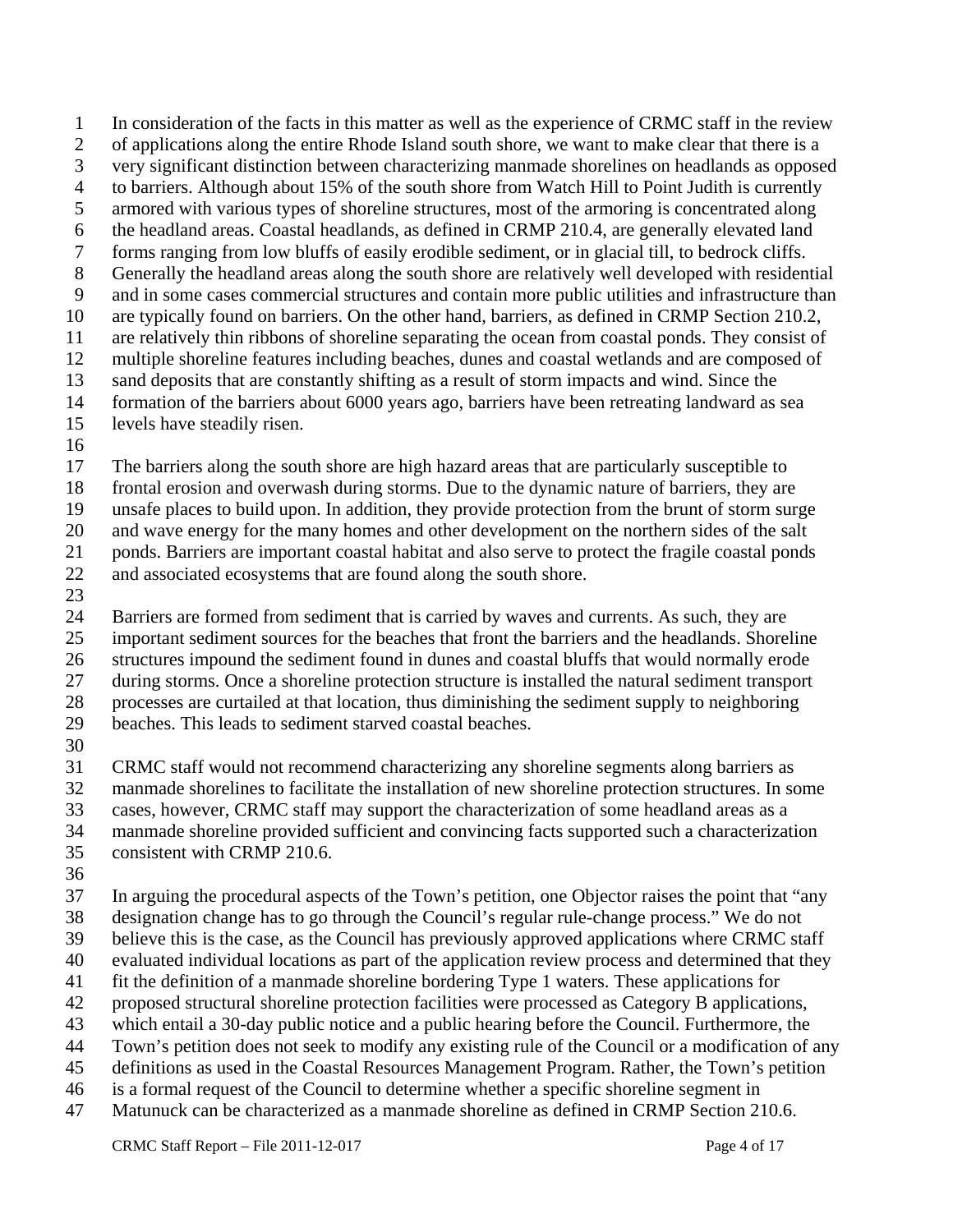# 1 **History**

2

3 The Matunuck erosion problem has been an ongoing issue and was described in the CRMC staff 4 report of April 20, 2011. A series of storms in the early 1980s caused significant damage within 5 the petition segment (e.g., see Narragansett Times of April 28, 1983). The CRMC issued several 6 Assents at that time including one for reconstructing a portion of the Ocean Mist. The beach in 7 this area fully recovered and by the early 1990s extended tens of feet seaward of the erosional 8 scarp and existing shoreline structures within the petition segment. Another series of storms hit 9 the Matunuck shoreline in the late 1990s. The CRMC and the Army Corps of Engineers analyzed 10 the erosion issue and produced several reports that recommended building relocation (shoreline 11 retreat), beach replenishment. The U.S. Army Corps of Engineers investigated replenishing the 12 beaches with 30,000 to 50,000 cubic yards of sand hydraulically dredged from nearby Potter 13 Pond. That project, however, was never fully funded at the federal level and therefore did not 14 occur. Subsequently, as a part of the initial Ninigret Pond restoration project in 2003, there was 15 an opportunity for the Town of South Kingstown to obtain 32,000 cubic yards of sand to 16 replenish the beach at Matunuck at no cost provided they would truck it from Charlestown to 17 Matunuck. The Town, however, declined the offer at that time. In addition, during the spring of 18 2010 the CRMC offered 6000 cubic yards of sand from the dredging project conducted at 19 Allen's Harbor at no cost to the Town provided the Town could haul it from North Kingstown.

- 20 The Town, however, declined that offer as well.
- 21

22 Currently, there are no large sand resources available from dredging projects for beach

23 replenishment, but there are potential opportunities for the Town to negotiate for some of the

24 sand resources that will be available from future maintenance dredging of the Ninigret Pond

25 sedimentation basin. Maintenance dredging at Ninigret Pond was just completed last month with

26 the removal of 80,000 cubic yards of sand from the sedimentation basin, which was used to

27 successfully replenish the Charlestown Town Beach. The next required maintenance dredging

28 cycle, however, will not occur for several years depending on the storm climate.

29

30 The Matunuck Headland beaches never fully recovered from the storms of the late 1990s. Since

31 1998, the CRMC has issued about 70 permits for non-structural shoreline protection measures

32 (i.e., sand bags) along this segment of the Matunuck shoreline. As noted in the April 2011

33 CRMC staff report, the erosion rate along the petition segment has been observed to be about 20

34 feet since 1999 or less than 2 feet per year. While the CRMC's Shoreline Change Maps

35 (http://www.crmc.ri.gov/maps/shorechange/South-Kingstown\_Matunuck-Headland.pdf) show an

36 erosion rate along the petition segment between 0.3 and 0.9 feet/year, the Town beach area

37 immediately west of the petition segment has a higher erosion rate ranging from 2.2 to 2.8

38 feet/year. While the perception is that the erosion rates are much higher because of the periodic

- 39 storm wave impacts to the existing structures and the current erosion threat to Matunuck Beach
- 40 Road, the actual erosion rates along the Matunuck shoreline do not appear to be "some of the
- 41 highest sustained erosion rates seen on the East Coast in recent decades" as alleged by one
- 42 petition Objector. A 2010 U.S. Geological Survey report on long-term erosion rates along the
- 43 New England and Mid-Atlantic coasts indicates that the Mid-Atlantic region has a higher long-
- 44 term erosion rate than New England with the highest erosion rates in Southern Virginia and the
- 45 Delmarva Peninsula at 2.9 meters/year (9.5 feet/year), which is much greater than any erosion
- 46 rate measured along the Matunuck shoreline.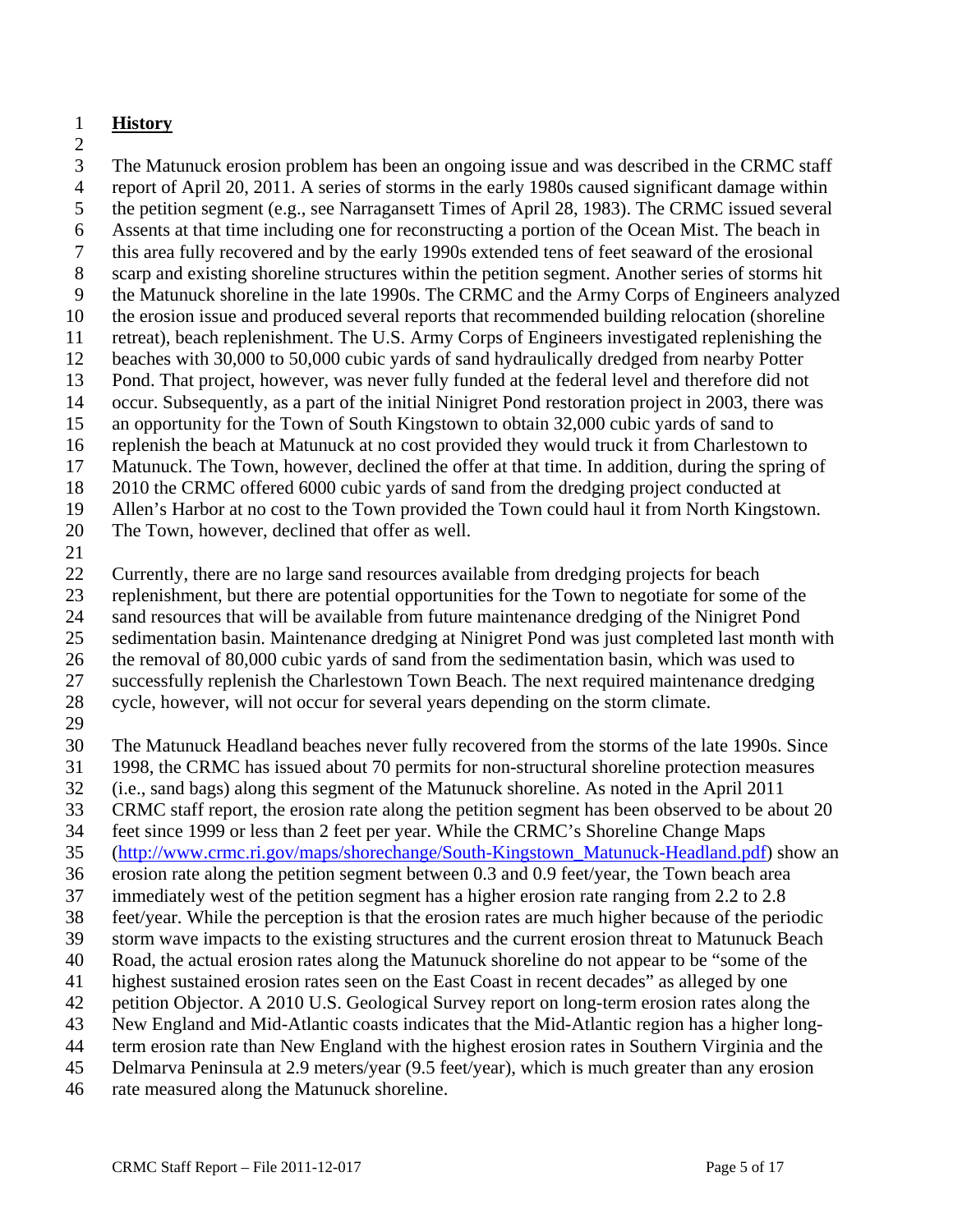1 The affected property owners along Matunuck Beach Road have stated at recent CRMC public 2 meetings that all of their previous non-structural shoreline protection efforts have failed and they 3 must now be allowed to install structural shoreline protection facilities to protect their properties. 4 Much of these property owner efforts primarily involved CRMC-permitted sand bag installation, 5 but also included various temporary structures that were not authorized and were improperly 6 designed. Indeed, several property owners have been issued CRMC Notices of Violation for 7 installing unauthorized structural shoreline protection. Nevertheless, following the April 2011 8 CRMC staff report, the Council authorized the affected property owners along the petition 9 segment to install temporary wooden bulkheads upon application and approval by the CRMC, 10 while long-term solution options were developed. To date, not one property owner has applied

- 11 for these temporary measures.
- 12

13 The erosion has progressed to a point where the beach has receded farther inland and now

- 14 threatens to undermine Matunuck Beach Road in the vicinity of parcel 92-3:1 immediately west
- 15 of the Ocean Mist property. The Town has previously stated (and as shown on the Town's
- 16 website as of January 2012) that Matunuck Beach Road at this location provides the sole means
- 17 of access for 240 properties. The Town submitted an application to the CRMC (2011-09-005) to
- 18 construct a vertical sheet pile wall within the Town's roadway easement to address the erosion
- 19 threat to Matunuck Beach Road. Phase I of the project involves the installation of a sheet pile
- 20 wall along a 200-foot segment west of and adjacent to the Ocean Mist parcel within the petition
- 21 segment. The issues pertaining to the proposed sheet pile wall are addressed in the CRMC staff
- 22 report for that application. Several months after filing its sheet pile wall application, the Town
- 23 then submitted its petition to the CRMC requesting the shoreline designation change, which is 24 the subject of this memorandum. A timeline depicting the Town's actions and joint meetings of
- 25 the CRMC and Town Council is detailed within the CRMC staff report for the Town's pending
- 26 application (2011-09-005) for the proposed sheet pile wall.
- 27

28 The Council will need to resolve pending CRMC enforcement matters. On April 12, 2010 four

- 29 property owners within the petition segment were issued Notices of Violation (NOV) for the
- 30 construction of unauthorized shoreline protection structures consisting of various wooden
- 31 bulkheads. These four property owners are: Hang Ten, LLC (parcel 92-3:2); Clonmel Realty,
- 32 LLC (parcel 92-3:4); Beachview Partnership, LLC (parcel 92-3:7; and Mark Melnick (parcel 92-
- 33 3:8). The NOVs did not include any administrative fines. In addition, work continues to occur
- 34 without CRMC authorization. However, last year CRMC staff were instructed by the Council to
- 35 hold in abeyance further action on any enforcement matters pending Council adoption of a long-
- 36 term solution for the Matunuck erosion issue. Should the Council grant the petition and a
- 37 complete application is not filed for a shoreline protection structure within one year, it is CRMC
- 38 staff opinion that the Council at that time should resolve the outstanding enforcement matters.
- 39 Staff would recommend the removal of all unauthorized structures in their entirety. Any 40 unauthorized work conducted in the interim and following the Council's decision in this matter
- 41 will be considered illegal and will warrant enforcement action. CRMC staff recommend
- 42 enforcement action proceed on all outstanding enforcement matters following one year of the
- 43 Council's decision in this matter unless a complete application is filed with and accepted by the
- 44 CRMC.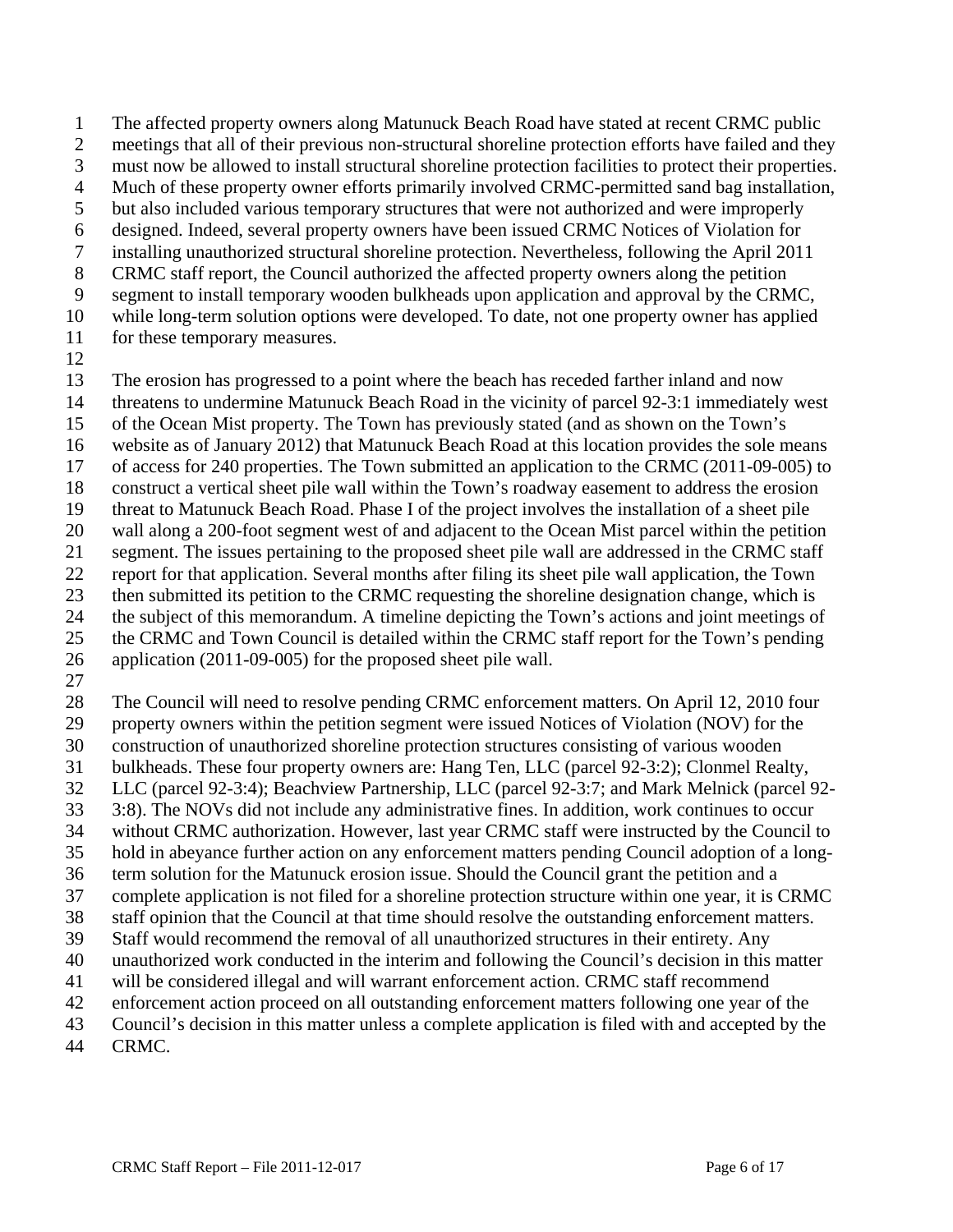#### 1 **Characteristics of the Petition Segment: Is it a Manmade Shoreline?**

2

3 Section 210.6 of the coastal program defines manmade shorelines as "those characterized by

4 concentrations of shoreline protection structures and other alterations, to the extent that natural

5 shoreline features are no longer dominant. They most commonly abut Type 3, 5, and 6 waters.

6 The presence of isolated seawalls, bulkheads, and similar structures does not constitute a

7 manmade shoreline, as the term is used in this Program." See CRMP Section 210.6.A.1.

8

9 In the present matter, existing revetments are located on parcels 92-2:46, 92-2:47 and 92-3:1 at

10 the western end of the petition segment and a concrete seawall fronted by a rock revetment on

11 parcel 92-3:9 at the eastern end of the petition segment. The petition segment has shoreline

12 protection structures at both ends of the segment and are in close proximity to one another (i.e., 13 within about 400 feet). The combined length of these existing shoreline protection structures is

14 1000 feet, and they cover more than 70 percent of the 1400-foot long shoreline segment that the

15 Town is requesting the Council to define as a manmade shoreline. The remaining 400 feet of the

16 petition segment is located between the existing shoreline protection structures and has many

17 manmade alterations including exposed building foundations, exposed remnant cesspool tiles,

18 temporary shoreline erosion control measures (many installed without requisite CRMC permits,

19 see enforcement discussion above), concrete rubble and other manmade debris to the extent that

20 the coastal bluff is no longer dominant along most of this 400-foot shoreline segment. The bluff,

21 however, appears to be intact on about 100 feet within the petition segment. Nevertheless, the

- 22 eroding coastal bluff is in very close proximity to the building foundations and septic systems
- 23 within the petition segment.
- 24

25 As to whether the present characteristics of the petition segment meet the CRMC definition of 26 manmade shoreline, as defined above, the existing shoreline protection structures occupy more 27 than 70 percent of the shoreline segment, there are structures at both ends of the segment, and 28 there is a relatively short distance (400 feet) between the existing shoreline protection structures. 29 The entire shoreline of the petition segment appears to have been altered to the extent that natural 30 shoreline features are no longer dominant in this location. Further, the petition segment has a 31 concentration of shoreline protection structures. Thus, given the combination of all these factors 32 it is the opinion of CRMC staff that the petition segment can be characterized as a manmade 33 shoreline as defined in CRMP 210.6.

34

35 One Objector described the petition segment as "[t]he shoreline in this area consists almost 36 entirely of beach." While we do not disagree that there is certainly beach along some portions of 37 the petition segment this shoreline segment in our view has a preponderance of manmade 38 shoreline protection structures. Further, Objectors note that CRMC staff in a memo to the Town 39 dated February 25, 2011 had indicated that the stretch of shoreline in question does not meet the 40 criteria for classification as manmade shoreline. However, the exact language in that memo is 41 "this shoreline does not appear to meet the definition of manmade shoreline." See CRMC memo 42 at 2. Moreover, the February 2011 assessment was a general characterization of the Matunuck 43 shoreline from the Town beach to Deep Hole. Since that time the Town has identified a specific 44 shoreline segment as depicted in the Town's exhibit as part of its December 2011 petition 45 application. Notwithstanding the previous CRMC staff assessment, based on the current findings 46 as articulated above, it is the opinion of CRMC staff that the petition segment can be

47 characterized as manmade shoreline.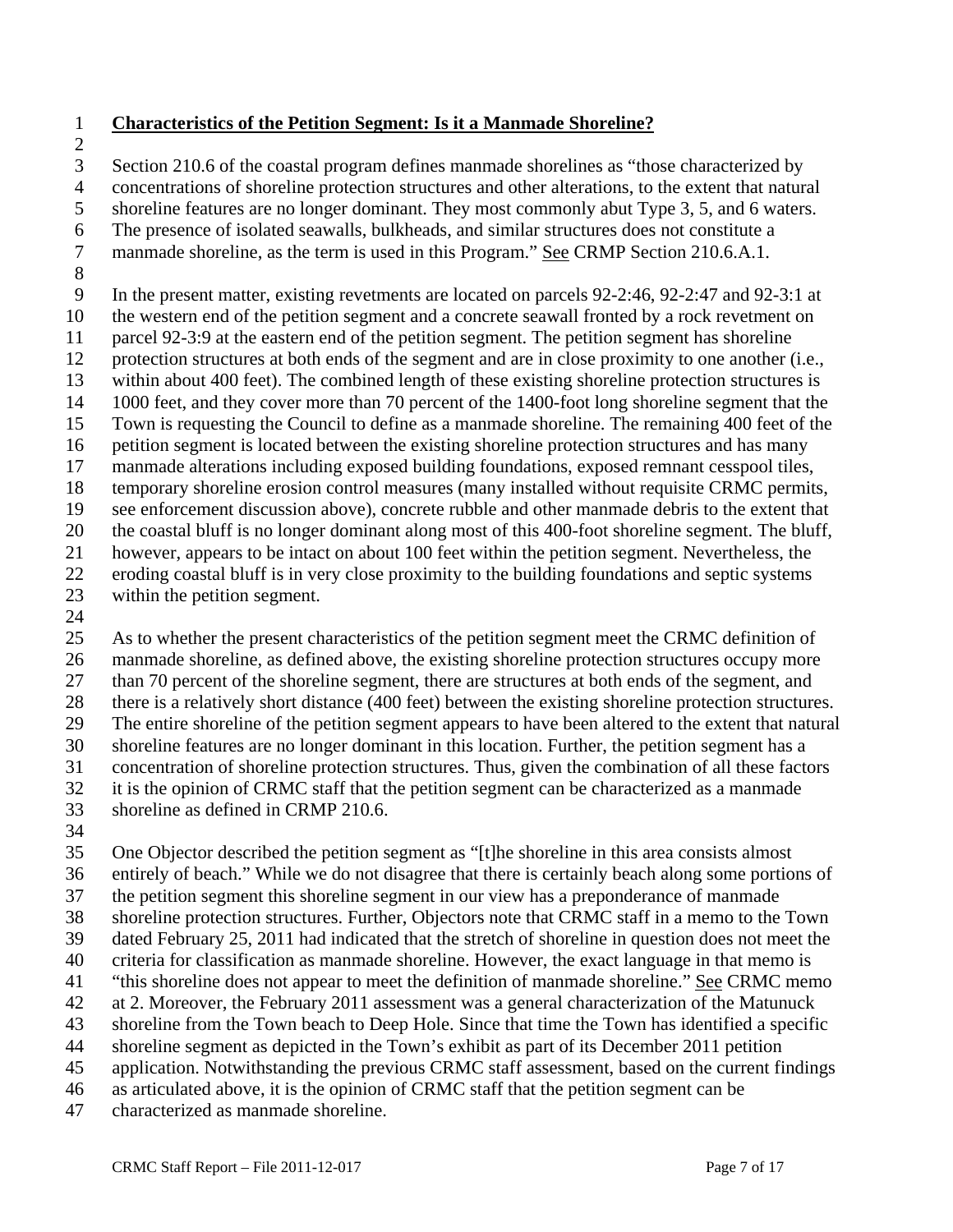- 1 **Consequences of Changing the CRMC Shoreline Designation**
- 2

3 In the event that the Council grants the Town's petition and agrees that the petition segment

4 meets the definition of manmade shorelines in CRMP Section 210.6, the Council's action would

5 allow affected property owners to install new structural shoreline protection facilities upon

6 application and approval by the CRMC. New structural shoreline protection facilities are

7 considered a Category B application for Manmade Shorelines adjacent to Type 1 waters, and

8 would therefore require approval by the Council. See Table 1 in CRMP Section 100. As noted

9 above, several revetments and a sea wall already exist on 1000 feet of the 1400-foot long petition

10 segment at both ends with the remaining interior 400 feet of shoreline comprised of seven

11 parcels that presently do not have permanent structural shoreline protection.

12

13 The ultimate outcome of installing new structural shoreline protection along the 400-foot stretch

14 between the existing revetments and seawall is that the beach fronting the petition segment will

15 be subject to increased scour and erosion forces, a direct result of the new hardened shoreline

16 protection structures. (The scour and erosion process is articulated in more detail within the April

17 2011 CRMC staff report.) Additionally, the hardened shoreline prevents the landward migration

18 of the beach. Consequently, the combined effects of these factors will eventually result in the

19 beach fronting these seven parcels to disappear entirely. This is precisely what has occurred to

20 the beach fronting the existing revetment on the each end of the petition segment and is evident

21 in the aerial photograph included as an exhibit in the Town's petition (see **Figure 1**). Public

22 access along the beach and around these structures has been eliminated. The lesson here is to

23 expect more of the same if new structural shoreline protection is installed along the seven parcels

24 within the petition segment. Public access along the shoreline in this specific location will also

25 be severely limited due to the eventual loss of the beach face and the corresponding lack of 26 lateral access along the beach due to the presence of new shoreline protection structures.

27

28 To offset these negative impacts should the petition be granted, it is recommend that the Council:

29 (1) require public access along the entire length of the petition segment for all new and

30 reconstructed shoreline protection structures; and (2) adopt the CRMC staff proposed Matunuck

31 Headland Coastal Natural Area, as explained in more detail under Proposed Mitigation for New 32 Structural Shoreline Protection below.

33

34 Notwithstanding the consequences of beach loss and impedance of lateral public access along the 35 shore, there are other serious ramifications if a coordinated and comprehensive application 36 process is not followed for the permitting of any new structural shoreline protection facilities in 37 this location. First and foremost is that CRMC staff would recommend that a single engineered 38 design that connects into the existing shoreline protection structures at both ends of the petition 39 segment be required by the Council and that it must be installed in one phase. Otherwise, 40 allowing a disparate application process with different structural designs and installation at 41 different time periods will result in premature failure due to concentrated and exacerbated 42 erosive forces onto properties that have not yet constructed a shoreline protection structure 43 within the petition segment. Additionally, the failure of a single property owner within the 44 petition segment to install a structural shoreline protection structure will have dire consequences 45 on the abutting parcels within the petition segment as erosion and scour will be concentrated 46 onto and around the parcel without a structure. In fact, this appears to be happening now in that

47 the existing unauthorized shoreline protection structures are exacerbating erosion onto abutting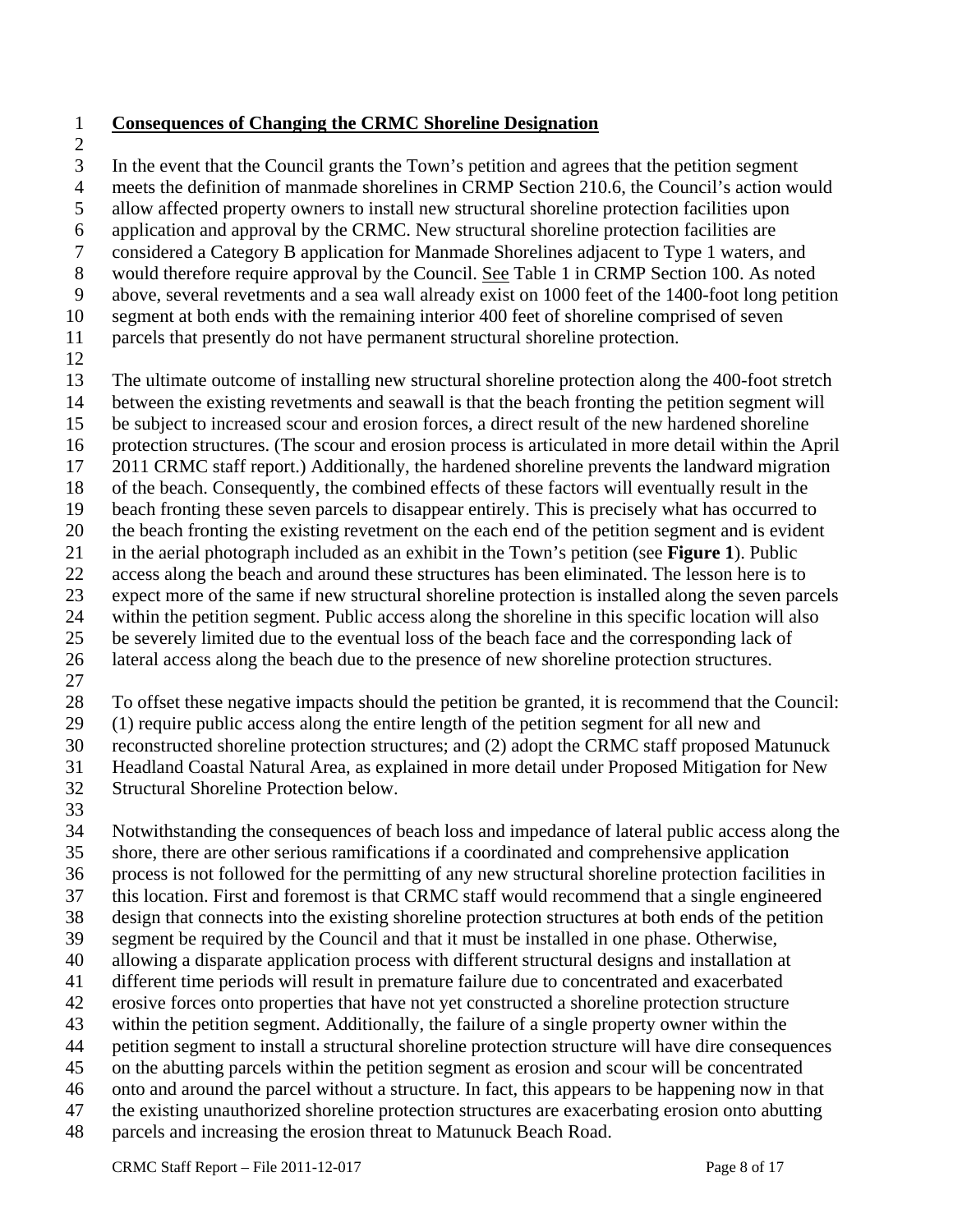1 There are significant constraints to constructing a shoreline protection structure along the petition 2 segment. Heavy construction equipment, including cranes large enough to hoist 22-ton stones, 3 will only have access to the shorefront from parcels 92-2:47 and 92-3:1, as there is a 4 concentration of buildings immediately east that prevent access from Matunuck Beach Road. 5 Additionally, a barge-mounted crane would not be able to land along this shallow exposed 6 shoreline. Construction of a revetment would have to start where there is access to the shorefront 7 on the previously identified parcels and proceed to the east. The heavy construction equipment 8 will need access along the top of the revetment to facilitate construction and removal of the 9 equipment from a single access point. This is the reason for the CRMC staff recommendation for 10 a 15-foot wide flat section on top of the revetment. The difficulty with constructing a revetment 11 in this location will require the cooperation and coordination among the affected property 12 owners. Therefore, they should be required to apply as a single entity or as co-applicants on a 13 single application to ensure a unified approach to the design, permitting, installation and long-14 term maintenance of any new structural shoreline protection facility. The Town also appears to 15 encourage this process as they state in their petition that "the reclassification would allow the 16 affected property owners to collaborate on a comprehensive design approach." See Town's 17 Petition at 1.

18

19 One Objector notes that if the Town's petition is granted, the Council's actions "will eventually

20 lead to the hardened armoring of the entire Matunuck beachfront." As previously noted herein,

21 the granting of the petition could potentially lead to an additional 400 linear feet of new hardened

22 shoreline, but only within the petition segment. If one considers the Matunuck beachfront as 23 consisting of the segment of shoreline from the Town Beach to and including the Deep Hole

24 state recreation area, the total shoreline length is about 3400 linear feet. Approximately 1000 feet

25 of existing hardened shoreline is located within the petition segment with the possibility of an

26 additional 400 feet in this segment. There are also some existing isolated shoreline protection

27 structures directly east of the petition segment, but as discussed herein CRMC staff are

28 recommending that no new structural shoreline protection be permitted beyond the petition

29 segment. While admittedly the beach within the petition segment would be impacted by the 30 Council's action, it would not "ultimately cause the last section of beach to disappear once and

31 for all." There is more than a two-mile stretch of beach west of the petition segment to the Green

32 Hill headland, including the South Kingstown Town Beach, which is free of shoreline protection

33 structures. Additionally there is about one-third of a mile of beach east of the petition segment

34 that includes the CRMC staff proposed Matunuck Headland Coastal Natural Area. Other than the

35 petition segment, we do not anticipate the installation of any new structural shoreline protection 36 from the Green Hill headland to Deep Hole in Matunuck. Therefore, the granting of the petition

37 will not eventually lead to the shoreline armoring of the entire Matunuck beachfront, especially

38 if the Council adopts the CRMC staff-proposed Matunuck Headland Coastal Natural Area.

39

40 With regard to potential cumulative impacts, the existing shoreline protection structures

41 including recent unauthorized structures within the petition segment have caused erosion and

42 loss of beach fronting and adjacent to those structures. Erosion impacts on properties adjacent to

43 the petition segment have already occurred because of the existing structures. Therefore, the

44 infill construction or reconstruction of structural shoreline protection along the entire petition

45 segment is not expected to significantly increase the impacts to adjacent properties.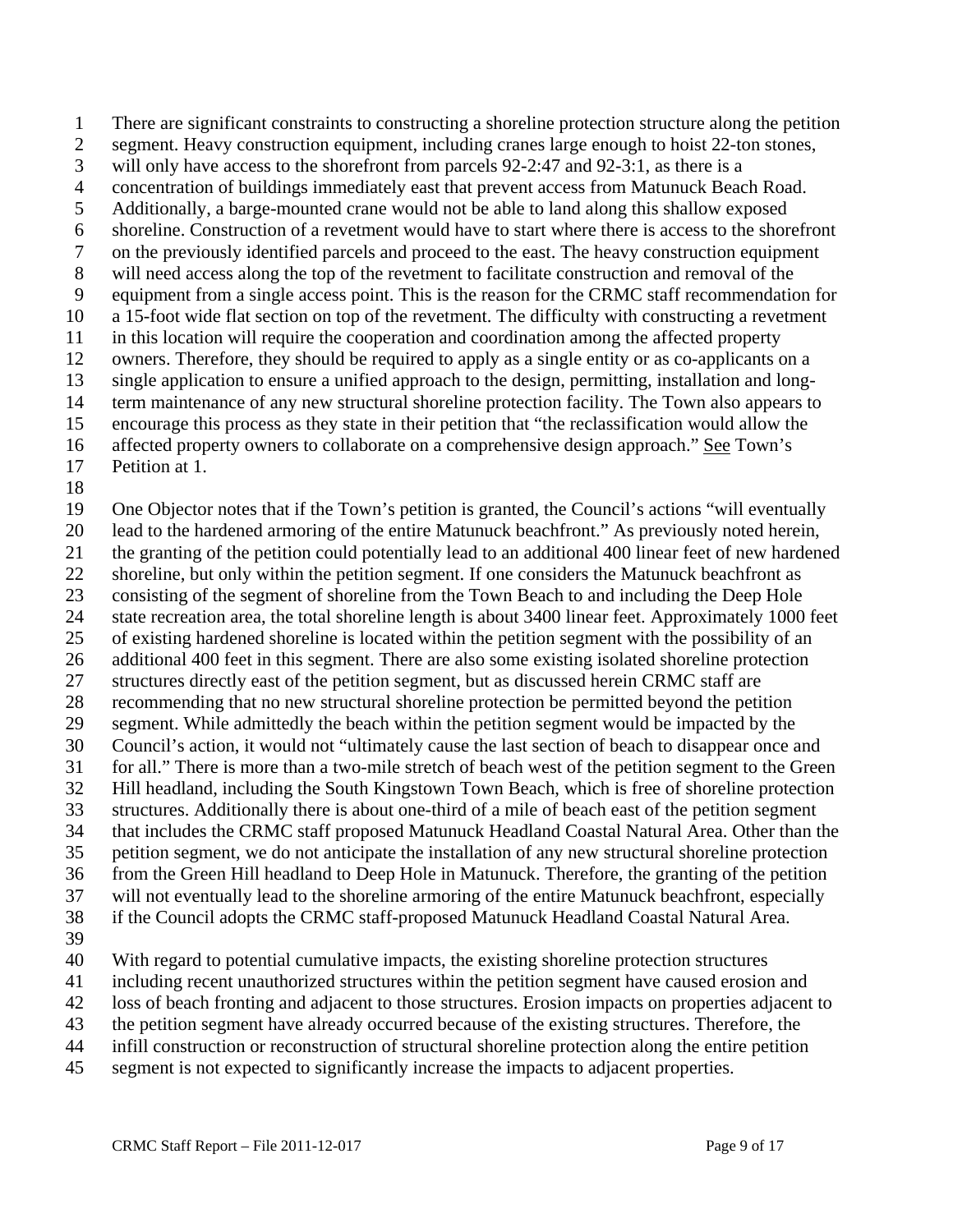- 1 **Precedent and Town's Approach to Addressing Erosion Issue**
- 2

3 Should the Council grant the Town's petition, one Objector notes that they oppose the Town's 4 petition because it "would set a precedent that strikes at the very core of Rhode Island's coastal 5 management program" and that the Council "could be faced with hundreds of similar requests 6 and no basis for distinguishing this case from those that will follow." While undoubtedly there 7 will be future requests to the CRMC for a determination as to whether a particular segment of 8 shoreline should be characterized as manmade, as have occurred in the past, we do not believe

- 9 anyone can say how many such requests may be filed in the future with the CRMC.
- 10

11 Approximately 15 percent of the south shore between Watch Hill and Point Judith is currently

12 armored with various types of shoreline protection structures with most of these structures

13 concentrated along the headland areas. It is likely there may be future requests for classifying 14 some parcels in the vicinity of these existing shoreline protection structures as manmade

15 shoreline. We believe, however, that the Council should evaluate each proposal on its own merits

16 and the facts presented as part of a specific request. Moreover, some of the facts of the present

- 17 matter may prove constructive in assessing future requests for a determination of whether a
- 18 specific segment of shoreline can be characterized as a manmade shoreline consistent with
- 19 CRMP 210.6.
- 20

21 Sea level will continue to rise into the future and erosion of shorelines from storm events has

22 been and will continue to be a factor along Rhode Island's shoreline. Consequently, shoreline

23 property owners will likely continue to seek remedies to protect their property. Adaptation to

24 rising sea levels and the expected future erosion will generally be accomplished by several

- 25 methods; namely the retreat (relocation) of existing structures farther inland, the installation of
- 26 non-structural (soft) shoreline protection, the installation of living shorelines (only for less
- 27 exposed areas), and the armoring of the shoreline in existing developed areas, or a combination
- 28 of any of these methods. There are about 3.5 miles (15%) of existing structural shoreline
- 29 protection along the 20 plus mile coast line from Watch Hill to Point Judith, primarily
- 30 concentrated along the headland areas. Thus, CRMC policy should be to encourage shoreline
- 31 retreat where ever practical along the south shore as the best adaptation strategy to rising sea 32 levels and continued erosion, especially on the barrier beaches.
- 33

34 Objectors insist that the Town's petition is "based on limited and short-term considerations"

35 because the matter "continues to come to the Council on a piecemeal basis." Additionally,

36 Objectors cite the numerous CRMC notices of violations that have been issued to property

37 owners over the years within the petition segment, the Council's temporary shoreline erosion

38 control Assent program (April 2011), the Town's pending application (2011-09-005) to construct

39 a sheet pile wall, and the present petition. In our view, however, the Town's petition is intended

40 as a remedy to address the long-term erosion issue in this location. In fact the designation of the

- 41 petition segment as a manmade shoreline was one of the options presented by CRMC staff in the
- 42 April 2011 report to address long-term considerations.
- 43

44 The Town has claimed that relocating Matunuck Beach Road would be difficult because of the

- 45 expense and the number of properties along the north side of the road that would have to be
- 46 purchased or taken through eminent domain. Additionally, the Town has determined that the
- 47 managed retreat of Matunuck Beach Road would "be infeasible, impracticable, and inequitable"
- 48 as stated in its March 13, 2012 letter to the CRMC Executive Director. See Town letter at 3. In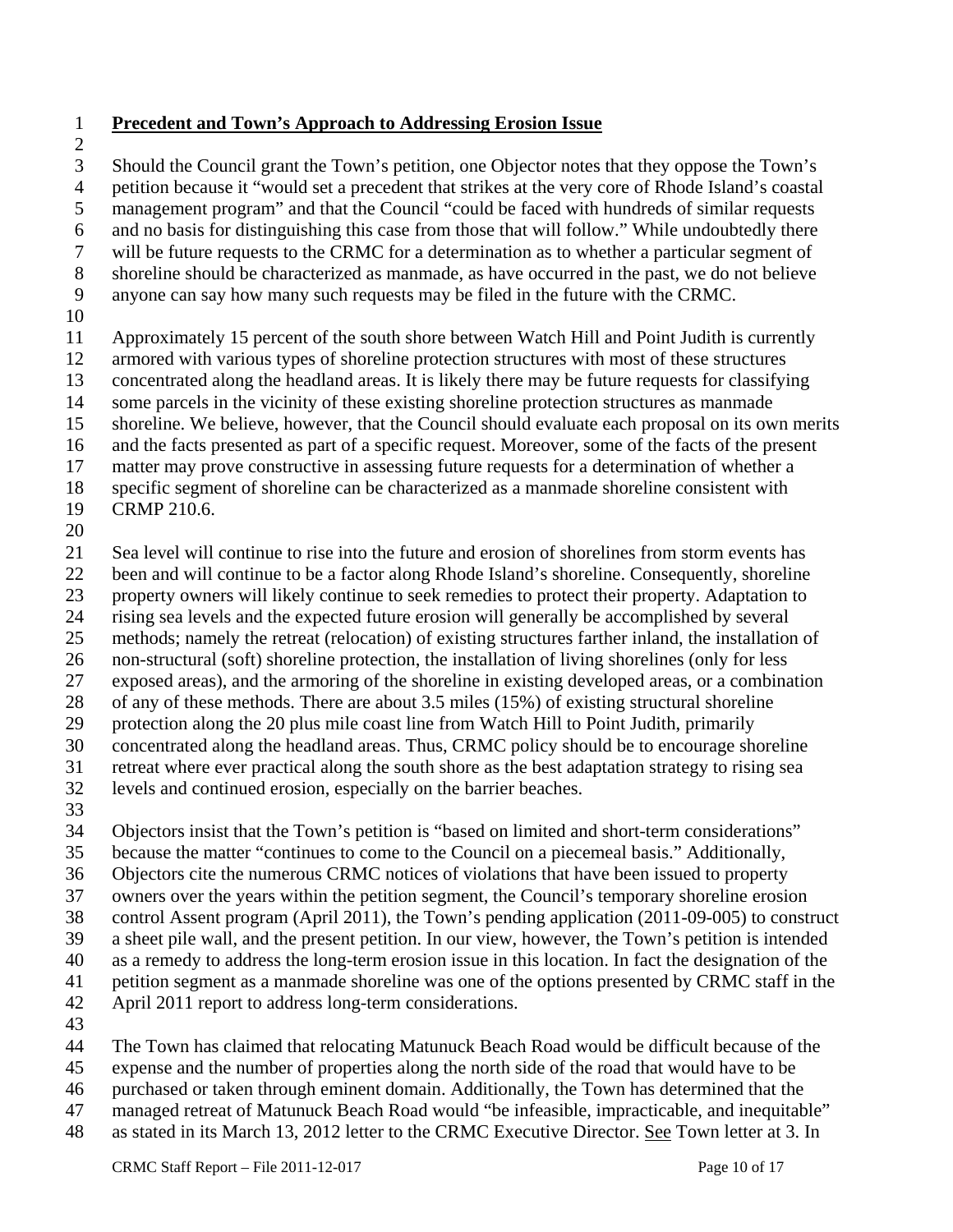1 the interim, erosion continues and Matunuck Beach Road is constantly under threat of exposure 2 from the next storm event.

3

### 4 **Meeting the Requirements of CRMP Section 300.7**

5

6 One party noted in their objection that should the Council rule favorably on the Town's petition 7 property owners would be "freed from CRMC regulations." This is simply not the case. If the 8 Council does grant the Town's petition, then the design and installation of any new structural 9 shoreline protection must conform to the requirements and standards contained within Section 10 300.7 of the coastal resources management program. The Town's petition does not seek any 11 diminution of the current CRMC requirements; rather it states "the reclassification will not in 12 any way affect or diminish the existing design standards required by the CRMC for proposed 13 manmade shoreline protection structures." See Town's Petition at 2. However, it is CRMC staff 14 opinion as discussed further below that it is likely that a number of variances to the standards 15 within CRMP Section 300.7 will be necessary depending on the specific design and location of 16 any proposed revetment structure.

17

18 Due to the strong ocean wave forces exerted along this exposed shoreline, any proposed

19 structural shoreline protection would have to be constructed to rigorous engineering standards. In

20 the case of a proposed riprap revetment it would have to consist of extremely large granite rocks,

21 upwards of 22 tons. A properly designed rip-rap revetment constructed along this segment of

22 shoreline will be massive in size and scope when designed in accordance with the currently

23 applicable construction standards contained in the U.S. Army Corps of Engineers Coastal 24 Engineering Manual and the CRMP. Indeed, the initial design consideration by the Town was a

25 granite rip-rap revetment of enormous size before the current sheet pile wall design was

26 proposed in the Town's pending application (CRMC File 2011-09-005). The cost to construct the

27 Town's initial revetment design was estimated at \$5000 per linear foot. Due to limited access

28 requiring difficult construction staging, a similar revetment design for the petition segment

29 would be significantly higher than the Town's initial cost estimate of \$2 million.

30

31 In accordance with CRMP Section 300.7.B, riprap revetments are preferred to vertical steel,

32 timber, or concrete seawalls and bulkheads, except in ports and marinas. Additionally, due to the

- 33 significant fetch (unobstructed exposure distance) in this location and the fact that there is no
- 34 ability to provide tie-backs for other methods due to the close proximity of the roadway and
- 35 other public utilities, a riprap revetment is the only practical means of structural shoreline

36 protection in this location. Therefore, should the Council grant the Town's petition and the

- 37 affected parcel owners apply for and receive approval from the CRMC; the shoreline protection
- 38 structure would have to be a riprap revetment. Section 300.7.B.3 requires that "the owner
- 39 exhaust all reasonable and practical alternatives including, but not limited to, the relocation of
- 40 the structure and nonstructural shoreline protection methods." Based on the long record of
- 41 CRMC Assents for temporary erosion control for the petition segment parcels, and that most of
- 42 the property owners have existing buildings that directly abut Matunuck Beach Road, and thus
- 43 cannot be relocated farther inland on their existing parcels, it appears that they may be able to
- 44 meet this requirement of Section 300.7.B.3.
- 45

46 Section 300.7.F.1 requires that the base of the revetment be constructed as close as practicable to

- 47 the shoreline feature it is designed to protect. Further, Section 300.7.D.3 prohibits filling on a
- 48 coastal feature or tidal waters beyond that which is consistent with the preceding standard. In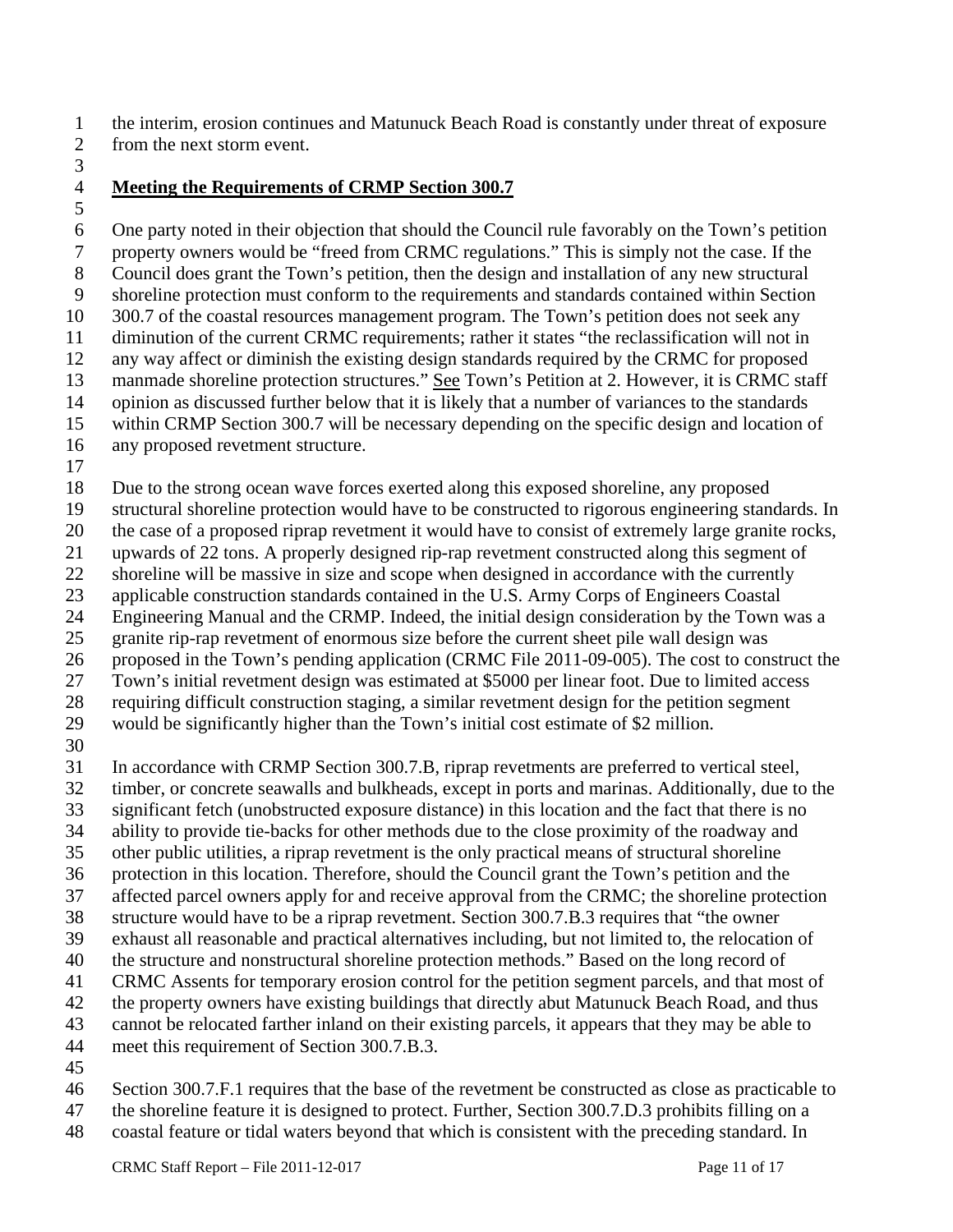- 1 other words, the shoreline protection structure cannot be installed farther seaward than specified
- 2 in Section 300.7.F.1. Additionally, Section 300.7.D.4 prohibits structural shoreline protection
- 3 when proposed to regain property lost through historical erosion or storm events. Consequently,
- 4 should the Council approve new structural shoreline protection for the parcels within the petition
- 5 segment, then the base of the structure will have to be installed as close as practicable to the
- 6 shoreline feature it is designed to protect (in this case what remains of the eroding bluff) and
- 7 cannot involve the reclamation of property lost due to historic erosion and storm events. The 8 result will likely be that one or more existing buildings within the petition segment will have to
- 9 be removed from or repositioned on their respective parcels to meet the design standard specified
- 10 by Section 300.7.F.1. For example, Hang Ten, LLC, which owns the Ocean Mist building on the
- 11 left in **Figure 2** below, previously received a CRMC Preliminary Determination (PD) to relocate
- 12 the existing large building from the left side to the right side of parcel 92-3:2.
- 13
- 14 CRMC staff have used this PD proposal to depict the building rotated 90 degrees in order to
- 15 reduce the seaward extent of the building and allow any proposed revetment to be installed as
- 16 close to the shoreline feature as practicable in accordance with the requirement of Section
- 17 300.7.F.1. Furthermore, CRMC staff have proposed a construction line for any proposed
- 18 revetment that would be reasonably compliant with Section 300.7.F.1 as shown in **Figure 2**
- 19 below. Accordingly, CRMC staff recommend that the Council require any future structural
- 20 shoreline protection to conform to the CRMC staff proposed construction line, which is
- 21 consistent with CRMP Section 300.7.D.3 and based on the past approvals of the Council for
- 22 these types of structures. The construction line, however, may need to be adjusted at the time of a
- 23 complete application being filed with the CRMC depending on the site conditions and further
- 24 erosion that may occur.
- 25

26 **Figure 2**. CRMC staff proposed revetment construction line consistent with the CRMP.

27



CRMC Staff Report – File 2011-12-017 Page 12 of 17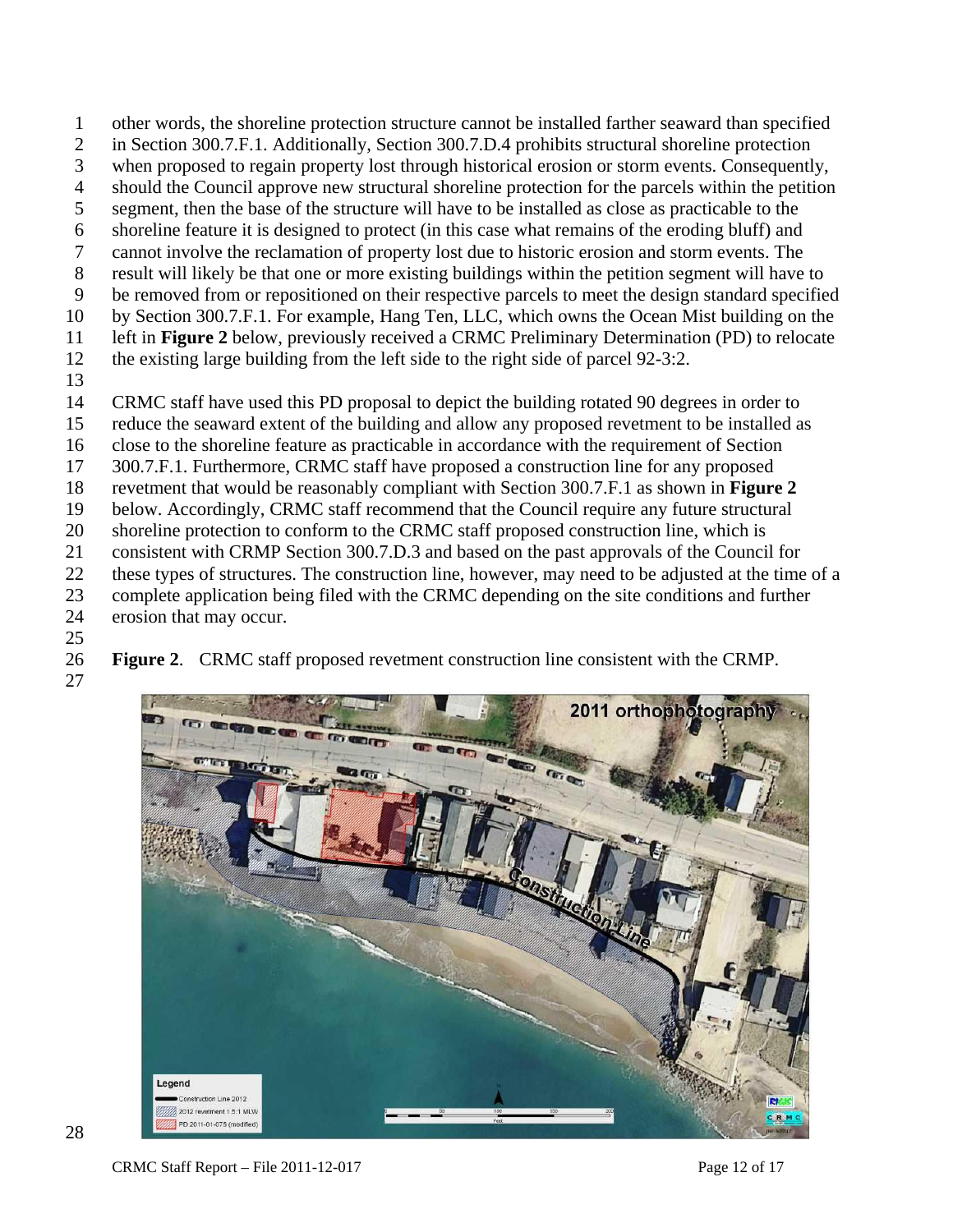- 1 Because of the engineering design and limits due to the size of needed stone (22 tons) for a
- 2 riprap revetment in this location, and the need to provide a 15-foot wide flat section on the top of
- 3 the structure for construction staging and maintenance access, the toe of the riprap revetment
- 4 would extend almost 50 feet seaward from the base of the structure. A design of this nature will
- 5 be massive in size and would likely have the top of the revetment about equal in elevation with
- 6 Matunuck Beach Road fronting the Ocean Mist (about elevation 12 NAVD88).
- 7
- 8 Alternatively, if the shoreline protection structure is designed to mitigate the breaking wave
- 9 height associated with the 100-year storm event (elevation 21.2 NAVD88), the top of the
- 10 revetment would be at least 8 feet higher than the roadway. Another way to imagine this design
- 11 is to consider that if one were standing on the Ocean Mist deck, the revetment would be over
- 12 one's head, thus obstructing the view of Block Island Sound. This taller revetment design would
- 13 also protrude farther seaward.
- 14
- 15 Moreover, a revetment will likely intensify the storm wave damage potential to abutting
- 16 buildings because large waves would be ramped upward along the revetment face and strike the
- 17 buildings at higher elevations than if the revetment were not present. Neither design, however,
- 18 will be sufficient to protect the petition segment in the event of a hurricane due to storm surge
- 19 penetrating the surrounding area. 20
- 21 **Figure 3**. Typical rip-rap revetment design needed for the coastal environment at Matunuck. 22 Note that typical stone size is 22 tons.
- 23



- 24 25
- 26 Another issue of concern is that absent any formal maintenance agreement and financing
- 27 mechanism the revetment structure could fall into disrepair in the future and jeopardize the
- 28 adjoining properties and Matunuck Beach Road. Accordingly, CRMC staff recommend that the
- 29 Council require the applicant(s) to file with the CRMC a maintenance plan to include a financing
- 30 mechanism and responsible party for any proposed structural shoreline protection at the time of
- 31 CRMC Assent application. Moreover, the Council may need to recognize and take action on
- 32 issues such as future ownership and maintenance, as well as shoreline restoration, and what role
- 33 the Town of South Kingstown may have in regard to these issues.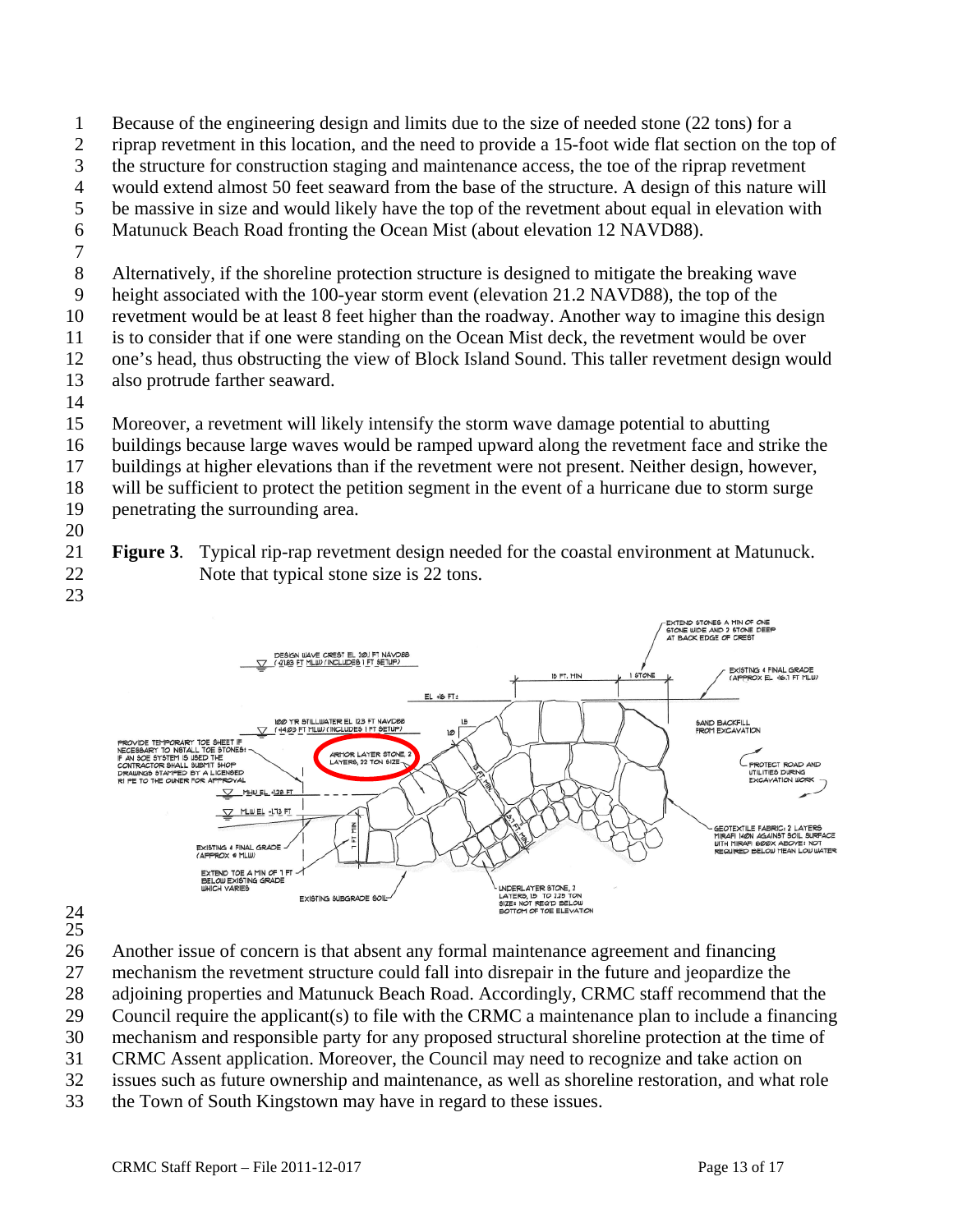1 Given the current site conditions, construction access and long-term maintenance issues,

2 revetment design requirements, cooperation and coordination among affected property owners,

3 designation of a responsible entity for financing the construction and long-term maintenance of

4 the revetment and the very expensive cost associated with the project, it appears that the

5 construction of a shoreline protection structure of the magnitude and scope required for the site

6 will be a considerable task based on the discussion herein.

7

# 8 **Other State or Federal Permitting Requirements**

9

10 As already established, any new shoreline protection structure will require approval by the

11 CRMC. And, due to the expected design, size and scope of a proposed riprap revetment, the base

12 and toe of the revetment will likely be located below the mean high water (MHW) mark and

13 extend into tidal waters. Thus, the construction activity for the placement of fill material in tidal

14 waters would require a DEM Water Quality Certification and a federal U.S. Army Corps of

15 Engineers Section 404 permit. This issue is further detailed in the CRMC staff report of April

16 2011. CRMC staff recommend that any proposed revetment be designed in accordance with the

17 applicable standards contained in the CRMP and the most recent version of the U.S. Army Corps

18 of Engineers *Coastal Engineering Manual* EM-1100-2-1100.

19

# 20 **Proposed Mitigation for New Structural Shoreline Protection**

21

22 Should the Council determine that the petition segment is a manmade shoreline and the affected 23 property owners apply for and receive approval from the CRMC for new structural shoreline 24 protection, then CRMC staff recommend the following conditions to mitigate the negative

25 impacts associated with any new structural shoreline protection or the reconstruction of existing

26 structures along the petition segment and the impacts to public trust resources.

27

28 First and foremost, CRMC staff recommends that the Council designate a "Matunuck Headland

29 Coastal Natural Area" for the shoreline segment area located between the petition segment and 30 the end of Matunuck Beach Road to include the Deep Hole recreational area, as depicted in

31 **Figure 4** below. This proposed Matunuck Headland Coastal Natural Area would preserve the

32 many existing recreational uses and natural coastal features as described in the April 2011

33 CRMC staff report. The geologic features of this area, namely the shallow, near-shore cobble

34 terrace, help to protect the existing residential buildings and roadway along this segment of

35 shoreline from potentially damaging waves as described in the April 2011 CRMC staff report. It

36 is recommended that this designation of the Matunuck Headland Coastal Natural Area be

37 achieved through a regulatory amendment to the Salt Pond Region Special Area Management

38 Plan. Staff will prepare draft amendment text and a related map, if so directed, for the Council's

39 consideration as part of the Council's normal rule-making procedures.

40

41 The CRMC has designated a number of headland areas within the State as Coastal Natural Areas

42 as detailed in CRMP Section 210.4. These Coastal Natural Areas have well recognized scenic

43 values, support low-intensity recreational uses, and are tourist attractions. In accordance with

- 44 CRMP policy, the Council's priority is the preservation and restoration of scenic qualities for
- 45 these areas when considering proposed alterations on or adjacent to these designated areas. The
- 46 CRMC staff-proposed Matunuck Headland Coastal Natural Area would help to preserve a highly
- 47 scenic headland area, one that supports an important variety of low-intensity uses as detailed in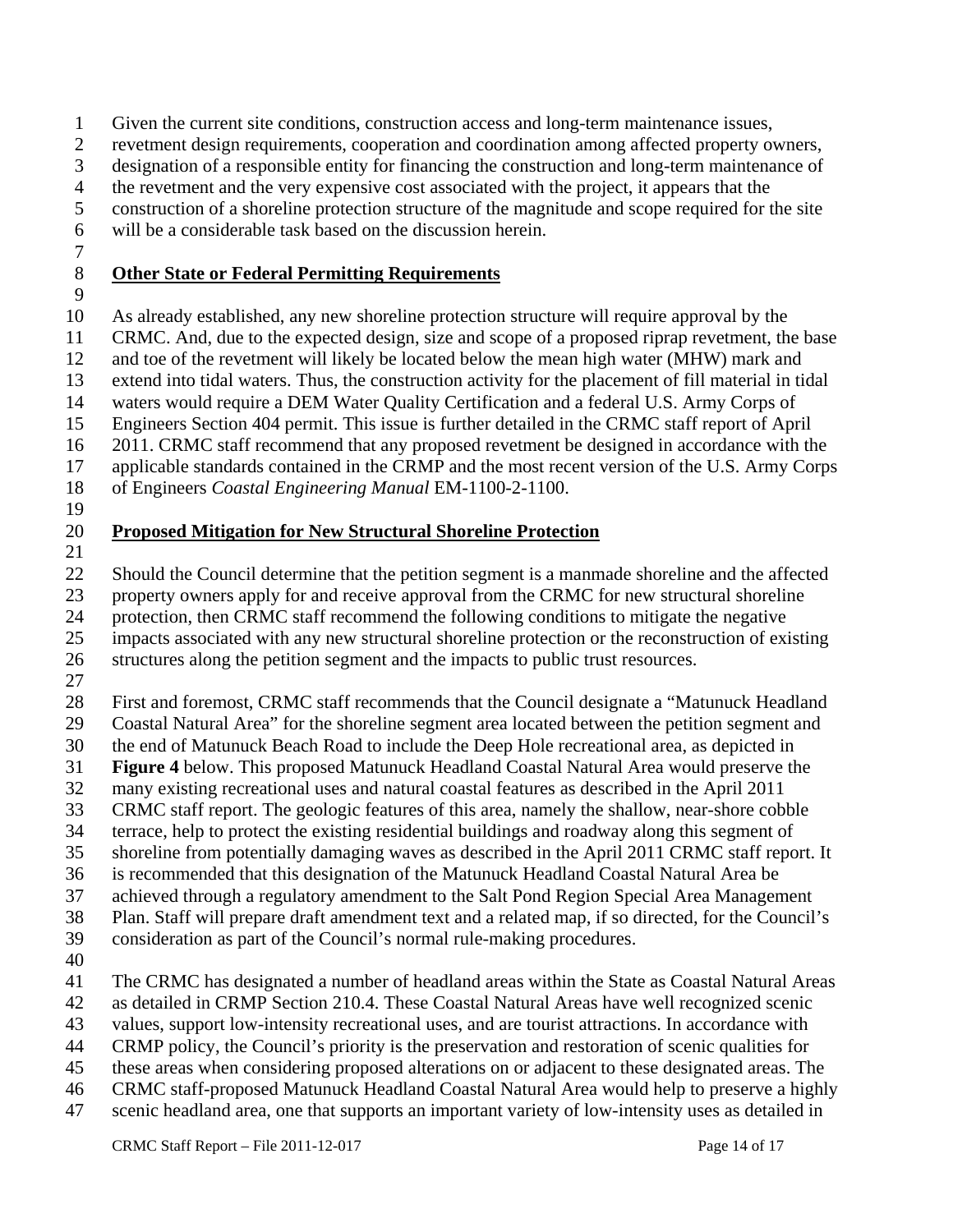- 1 the April 2011CRMC staff report. In addition, the proposed area also contains the heavily used
- 2 State-managed Deep Hole recreational area. The Council's designation of the Matunuck
- 3 Headland Coastal Natural Area would be consistent with the description and policies for such
- 4 headland areas pursuant to CRMP Section 210.4.
- 5

7

- 6 **Figure 4**. CRMC staff proposed Matunuck Headland Coastal Natural Area.
	- **Proposed Matunuck Headland Coastal Natural Area** Legend **RIGIS** Matunuck Headland Coastal Natural Area 1.000 **USACE 2007 NE Topobathy Lidar** CRMC  $-10$  NAVD
- 8 9

10 The Council's adoption of the CRMC staff-proposed Matunuck Headland Coastal Natural Area 11 would ensure that the headland beach and dune area along this shoreline segment remain 12 unaltered and that their current functions are preserved so that they can continue to protect 13 abutting upland area without resorting to the use of shoreline protection structures. Moreover, by 14 adopting the proposed coastal natural area, the Council would be fulfilling its statutory mandate 15 of balancing competing uses of the shoreline and preserving and restoring the coastal resources 16 of the state, as articulated in R.I.G.L. § 46-23. The Council's designation of the petition segment 17 as a man-made shoreline, accompanied by the designation of the proposed coastal natural area 18 would be consistent with and supportive of the Council's policy to "balance multiple uses of the 19 region, while preserving and, where possible, restoring the environmental quality." See RICRMP 20 Section 325.B.1. Further, the designation by the Council of the proposed Matunuck Headland 21 Coastal Natural Area would fulfill its mandate pursuant to the Coastal Zone Management Act, to 22 manage "coastal development to minimize the loss of life and property caused by improper 23 development in flood-prone, storm surge, geological hazard, and erosion-prone areas and in 24 areas likely to be affected by or vulnerable to sea level rise, land subsidence, and saltwater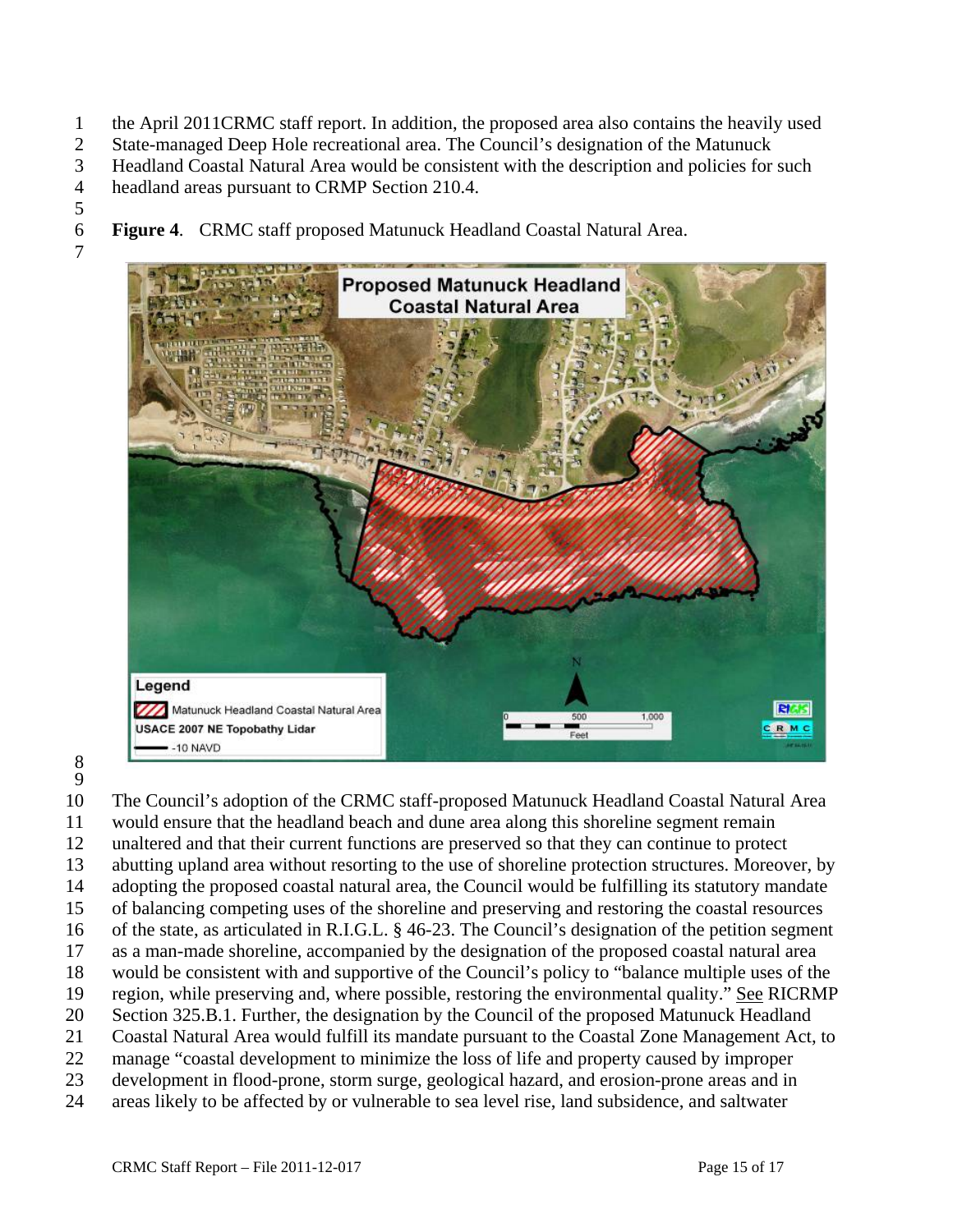1 intrusion, and by the destruction of natural protective features such as beaches, dunes, wetlands, 2 and barrier islands." See 16 USC § 1452(2)(B).

3

4 Additionally, public access along the shoreline will most certainly be constrained should new 5 structural shoreline protection be installed along the petition segment. Therefore, to mitigate for 6 such loss, CRMC staff recommend that any new revetment or reconstruction of existing 7 shoreline protection structures be designed and constructed to provide dedicated lateral public 8 access along the entire petition segment on top of the revetment. This can be accomplished by 9 providing a reasonably wide and level surface along the top of the revetment (think Point Judith 10 breakwater) for the public to traverse from one end of the structure to the other, and will also 11 serve as construction equipment and maintenance access. In addition, public access would have 12 to be provided at the end points of the structures. This will necessitate the construction of public 13 access along the existing shoreline protection structures at both end points to include access 14 stairs. Given the significantly high recreational uses of this shoreline, the Council should also 15 consider requiring at least two stairways along the shoreface of the revetment to provide 16 emergency access from the water or shoreline up and onto the top of the revetment. In addition, 17 public access signage should be required to clearly demarcate and identify the public access. 18 19 **CRMC Staff Recommended Stipulations** 20 21 Should the Council grant the Town's petition CRMC staff recommend the following conditions 22 be adopted by the Council and incorporated into the Council's written decision. Alternatively, 23 should the Council deny the petition CRMC staff continue to recommend Council adoption of 24 the Matunuck Headland Coastal Natural Area as described herein. 25 26 1. The CRMC staff proposed **Matunuck Headland Coastal Natural Area** shall be 27 designated and adopted by the Council through a coastal program amendment. CRMC 28 staff will prepare the amendment for the rule-making process if so directed by the 29 Council. 30 2. Construction of any proposed revetment or reconstruction of existing shoreline protection 31 structures shall be designed to include **public access** on top of the structure along the 32 entire petition segment length with lateral access from Matunuck Beach Road and access 33 from the shoreline at both ends of the structure. The structure must also feature at least 34 two access points (e.g., stairs inset into the stone) along the petition segment to provide 35 emergency access from the water onto the top of the structure. 36 3. Construction of any proposed revetment or reconstruction of existing shoreline protection 37 structures shall integrate a flat 15-foot wide **construction and maintenance access** along 38 the top of the revetment to accommodate construction equipment. Heavy construction 39 equipment must be able to access the construction and maintenance access from 40 Matunuck Beach Road for the life of the project. (This flat section will also serve as the 41 public access component.)

- 42 4. **Public access signage** must be installed and maintained on the project site for the life of 43 the project as approved and required by the CRMC.
- 44 5. Affected property owners along the petition segment shall file a **single, unified**  45 **application** for the proposed shoreline protection structure to ensure that a single 46 engineered design is submitted to the CRMC for review. Affected property owners shall